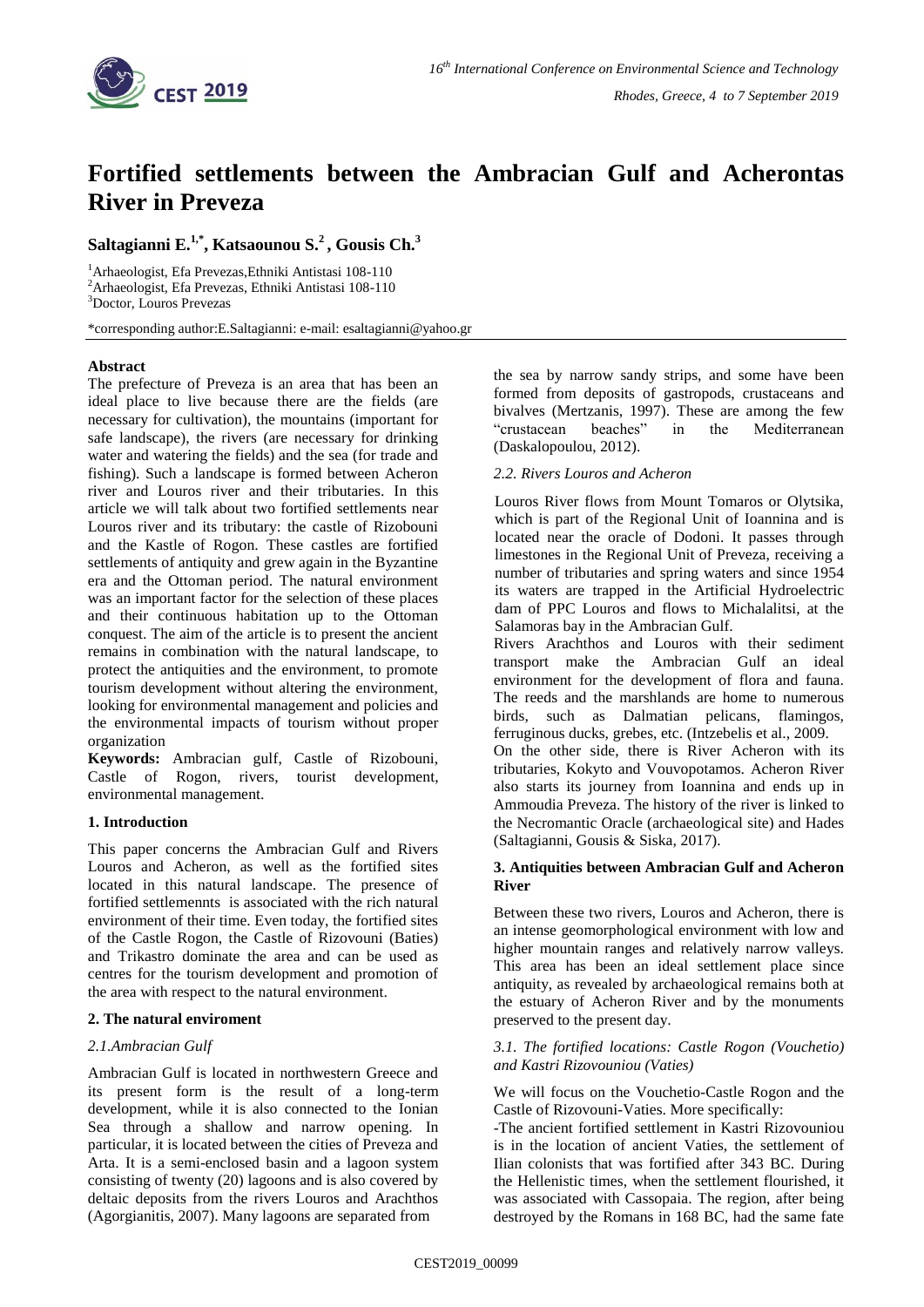as other continental cities. The Roman aqueduct that supplied Nikopolis with water passed through the foothills of Kastri hill while findings from late antiquity were found in the wider area, such as the Early Christian Basilica, in the place where the church of the Assumption of Virgin Mary is today. Moreover, the walls indicate interventions during the late antiquity, but probably also during the Byzantine and Ottoman times. The katholikon (major church) of the Monastery was built and painted in 1670 according to an inscription on the lintel of the west door in the church. (Dakaris, 1971, Hammond, 1967, Dimitrakopoulou, 1997)

-The fortified settlement of Castle Rogon, near Nea Kerasounta, is in the location of Vouchetio, an Ilian colony founded in the late 8th-early 7th century BC. Until the 5th century AD the hill was an island with marshland areas and served as a port. From the Classical era on it was walled with isodomic walls and towers, while the settlement gradually expanded and was fortified by means of a new polygonal wall. In the 9th century AD there is a reference to the Diocese of Rogoi, which was part of the Metropolis of Nicopolis. A bishop from Rogoi attended the Ecumenical council of 879 AD while the Diocese of Rogoi was also mentioned in the Tactica of both Leo the Wise and Constantine Porphyrogenitus. In the Late Byzantine era, it experienced growth as a fortified settlement and on the top of the hill, where the church of the Assumption of Virgin Mary of Monastery Rogon is located today, the Byzantine citadel expanded, with the walls still preserved to the present day standing quite tall. Thomas the Despot defended this castle in 1304, while the Byzantines also besieged it, when it was defended by Kavasilas, who together with Vasilitsis defended the independence of the continental state against the Byzantine Empire. It was consecutively occupied by the Serbs, the Albanians and the Ottomans. (Dakaris, 1971, Sotiriou, 1927, Dakaris, 1977, Sakellariou, 1997).

# **4. Promoting the natural and cultural environment through SWOT analysis**

This area between the Ambracian Gulf and the springs of Acheron is a place of amazing beauty, inhabited from the prehistoric age to the present day. At the same time, the local economy will be strengthened so that part of the declining population could be preserved. Tourism development should be considered in harmony with and absolute respect to the natural environment. This paper examines through the analysis (Siomkos, 2013)

# *Strengths:*

-The unsurpassed natural environment with rich flora and fauna. Rivers Louros and Acheron are famous, too. -The archaeological sites and monuments that surround the natural environment and date back to the classical-Hellenistic era until the Ottoman times.

- Alternative tourism: religious tourism with visits to churches with rich painting decoration of post-Byzantine art, guided tours to archaeological sites etc. -Close to well-known archaeological sites, such as Nikopolis and its museum, as well as Cassopaia

# *Weaknesses:*

-The road network that is not well-maintained

- -The archaeological sites have no visitor service facility,
- -The rivers have no touring paths, except Acheron
- -There are no hotels in the area to support tourism

#### *Opportunities:*

-There are new junctions scheduled in the near future close to the studied area connecting the region with Ionia Motorway

- In the summer, traditional festivals take place in many of the villages of the studied area, while the monasteries that are currently closed are open to te public

# *Threats:*

-Deserting of the villages that lead rural settlements in Greece to decline

-The vegetation hiding the antiquities and, in conjunction with the lack of touring paths, not allowing the public to visit the archaeological sites in the area

# **5. Conclusions**

The studied area is a "strip" between two rivers, Louros and Acheron, and the Ambracian Gulf and this makes it a region rich in flora and fauna, while the landscape keeps alternating: plain, semi-mountainous, mountainous. The promotion of Zagori [\(www.gnto.gov.gr/sites/default/files/files\\_basic\\_pages/e](../Downloads/www.gnto.gov.gr/sites/default/files/files_basic_pages/ecoeotb.pd) [coeotb.pd\)](../Downloads/www.gnto.gov.gr/sites/default/files/files_basic_pages/ecoeotb.pd) should become a model for the development of other areas in Greece, such as the studied area.

# **References**

- -Agorgianitis C. (2007), Contribution to the Holocene evolution of the northern shore of the Ambracian Gulf based on shallow drilling analyses*, Diploma Thesis,* University of Patras
- -Dakaris S. (1971), Cassopaia and the Elean colonies, Athens
- -Dakaris S. (1977), The castle Rogon, *Dodoni ST, Scientific Yearbook of the Ioannina School of Philosophy*, 201-229
- -Daskalopoulou K. (2012), Lithostratigraphic Study and detection of Sedimentation Surroundings for the sediments of the Ambracian Gulf, *Diploma thesis,* University of Patras, Patra
- -Dimitrakopoulou P. (1997), *T*he Holy Monastery of the Assumption of Virgin Mary, in Kastri Rizovouniou, *Karabelas, N. (ed.), Workshop on the Historical Monuments of Lakka Souli, in Preveza Prefecture and their preservation*, Association of Expatriates from Thesprotiko Preveza "Ta Lelova" and Aktia Nikopolis Foundation, Preveza,151-168
- -Hammond N. G. L. (1967), Epirus. The Geography, the Ancient Remains, the History and the topography of Epirus and Adjacent Areas, Oxford
- -Intzembelis E., Stamos I.., Malakou B., Boti A., Dama M., Ploumpis G. and Kapsali K. (2009), A paradise for aquatic birds in the lagoons of the Ambracian Gulf, Environmental Education Centre of Arachthos, Arta.
- Mercouri C. and Saltagianni E. (2014), The Roman aqueduct of Nicopolis (of the prefecture of Preveza), *Kalavrousiotis, I.K. and Angelakis, A.N. - Regional Symposium on Water, Wastewater and Environment: Traditions and Culture,* Hellenic. 545-556